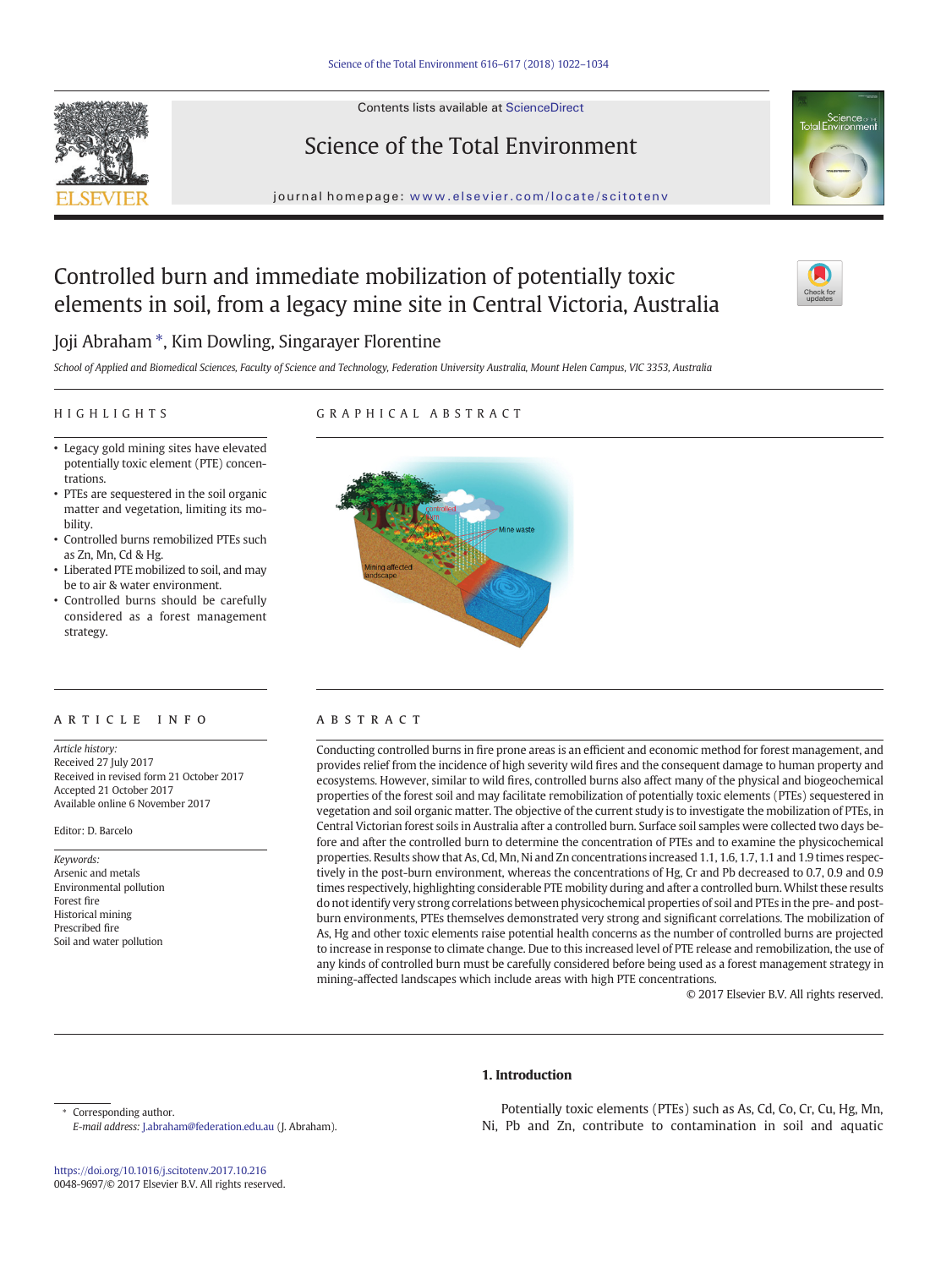environments, and this is of great concern due to the immediate risks to human and ecosystems health and the perceived persistency of these elements in the environment [\(Tijani et al., 2005; Zhuang et al., 2014;](#page--1-0) [Soliman et al., 2015\)](#page--1-0). Gold and other metal mining activities may contribute to significant PTE contamination in many rural areas ([Sultan,](#page--1-0) [2006, 2007; Taylor et al., 2010; Pearce et al., 2012; Krishna et al.,](#page--1-0) [2013](#page--1-0)). Mining, milling and grinding operations, which result in concentrations of fine ore materials, together with the subsequent disposal of tailings and mine and mill waste water, are a source of water, soil and air contamination in the vicinity of the mine site ([Schaider et al.,](#page--1-0) [2007; Navarro et al., 2008; Esshaimi et al., 2012; Doronila et al., 2014](#page--1-0)). This is particularly significant in legacy mine sites, where environmental regulations were neither enforced during active mining, nor at the time of mine closure. For example, Central Victoria, in Australia has a long history of gold mining since 1850 [\(McDonald and Powell, 2008](#page--1-0)) and has significantly contributed to the economy with the region producing more than 2500 t of gold ([EER, 2015](#page--1-0)). However, mine closure left tonnes of mine waste materials rich in PTEs in the surface soils with resultant contamination of soils, water, air, and plants [\(Sultan, 2006,](#page--1-0) [2007; Pearce et al., 2010, 2012; Martin et al., 2014, 2016](#page--1-0)). Recent studies have reported As absorption by adults, specifically children living close to these abandoned sites in Central Victorian soils, are of growing concern ([Pearce et al., 2010, 2012; Martin et al., 2013, 2014\)](#page--1-0). Furthermore, most of these mine waste materials are located in forest areas, and are un-rehabilitated, leaving them prone to mechanical dispersion, which may increase their mobility and bioavailability.

Forest ecosystems generally absorb PTEs from natural and anthropogenic activities as most have an affinity for soil organic matter (SOM). This is particularly the case for Hg, Cu and Pb [\(Wei and Yang, 2010;](#page--1-0) [Shcherbov, 2012; UNEP, 2013](#page--1-0)), and the rate of absorption depends on the amount of SOM, the fixation to clay minerals, local adsorption and desorption processes and their correlation with Al and Fe hydroxides and Mn oxides [\(Sipos et al., 2005; Kabata-Pendias, 2004, 2010; Reis et](#page--1-0) [al., 2015](#page--1-0)). After entering forest ecosystems, PTEs may concentrate in the organic layers of the soil, sequester in sediments, form compounds with SOM and may be absorbed by plants and hence become immobile in the system [\(Grigal, 2003; Hernandez et al., 2003; Biswas et al., 2007;](#page--1-0) [Obrist et al., 2008; Friedli et al., 2009; Shcherbov, 2012\)](#page--1-0). [Grigal \(2003\)](#page--1-0) reported that 90% of the Hg in the forest ecosystem is found to be associated with SOM in the forest floor, and in addition to Hg, other PTEs such as Cr, Cu and Pb are also found to be strongly bound in the system, whereas, Cd, Co, Mn, Ni and Zn are weakly bound [\(Tipping, 1998;](#page--1-0) [Lawlor and Tipping, 2003](#page--1-0)). When forest fire, either as a wild or controlled burn occurs, combustion of the vegetation and SOM causes soil property alterations, which can release the sequestered elements from the system and become labile and will be able to remobilize, mostly through ash and smoke ([Odigie and Flegal, 2011, 2014](#page--1-0)). This is particularly significant in the Central Victoria region of Australia, as the region is prone to wild fires due to weather patterns and types of dense vegetation and controlled burns are regularly applied in the region as a standard fire-risk reduction strategy.

Controlled or prescribed burning is the deliberate application of fire to forest fuels or agricultural lands, mainly in autumn or spring (but may also be applied in late winter) under stipulated settings to ensure such that well-defined targets are achieved [\(Wade et al., 1989\)](#page--1-0). Preparation for agriculture and tree restoration, control of weeds and insects populations, wildlife habitat management, maintenance of biodiversity, fuel level reduction and other land management practices are usually the intention of careful application of controlled burns ([Fernandez and](#page--1-0) [Botelho, 2003\)](#page--1-0). In general, controlled burns are of low to moderate intensity, and consume most of the forest floor layers and understory vegetation, with no or little damage to the canopy trees ([Úbeda et al., 2005](#page--1-0)). The burn reduces the occurrence of a subsequent wildfire, or can reduce its intensity, by reducing the fuel loads both vertically and horizontally, which directly improve the fire control measures [\(Hatten et al., 2005](#page--1-0)). Therefore, controlled burning is considered to be a valuable tool in forest protection and wildfire mitigation [\(Fernandez and Botelho,](#page--1-0) [2003; Certini, 2005; Castellinou et al., 2010](#page--1-0)) and is practised in the fire prone forest landscapes in many countries in Europe, North and South America and Australia.

Fire intensity equates to the release of thermal energy as a result of the physical combustion process, and is defined as the measure of time averaged energy flux ([Keeley, 2009\)](#page--1-0). Severity is the response of an ecosystem to fire, which is gauged by the product of fire intensity and residence time ([Certini, 2005; Neary et al., 2005; Keeley, 2009](#page--1-0)). Physically fire intensity is quantified using temperature, flame height, duration of fire, and the emission of pyrogenic gases ([Lentile et al., 2006](#page--1-0)). It is mostly controlled by fuel (vegetation) types and density, moisture content in the fuel, weather pattern, topography and other local factors [\(DeBano et al., 1998](#page--1-0)). Intensity can be measured by measuring the fire temperature using thermocouples or can be inferred from the observation of flame length and fire spread rate [\(Smith and Wooster, 2005;](#page--1-0) [Dennison, 2006](#page--1-0)). Fire severity provides information about how fire intensity affects ecosystems and is sometimes used wrongly as a synonym for fire intensity [\(Certini, 2005; Keeley, 2009\)](#page--1-0). Fire severity measures are based on number of methodologies, and among them, observation of ash colour is significant ([Úbeda et al., 2009; Pereira et al., 2011](#page--1-0)). Another relevant term is 'burn severity', which sometimes is mistakenly used for fire severity. Burn severity identifies the impact of fire on soil and plants when the fire is extinguished, and is related to the post-fire phase. Further fire-related information is available in a number of studies ([Certini, 2005; Neary et al., 2005; Lentile et al., 2006; De Santis and](#page--1-0) [Chuvieco, 2007; Murphy et al., 2008; Safford et al., 2008; Keeley,](#page--1-0) [2009; Parsons et al., 2010; Mataix-Solera et al., 2011](#page--1-0)).

The intrinsic character of any kind of forest fire is the complex process of heat release during biomass combustion ([Bento-Gonçalves et](#page--1-0) [al., 2012\)](#page--1-0). The burning biomass and ash can transfer heat to the soil surface, and it may reach up to 30 cm depth in the case of high severity wild fires ([DeBano, 2000](#page--1-0)). As a result, fire can change the physicochemical, mineralogical and biological properties of the forest soil and surface materials [\(Certini, 2005; Verma and Jayakumar, 2012\)](#page--1-0). However, most of these alterations are ephemeral, such as pH and electrical conductivity (EC) [\(Arocena and Opio, 2003](#page--1-0)), with only a few being perpetual [\(Certini, 2005](#page--1-0)), and all alternations depend on fire severity [\(Dzwonko](#page--1-0) [et al., 2015](#page--1-0)). Similar to wildfires, controlled burns also affect soil properties, but, often to a limited extent [\(Arocena and Opio, 2003; Castro et al.,](#page--1-0) [2011; Pereira et al., 2011; Melendez-Perez et al., 2014\)](#page--1-0). Fire typically increases pH values and EC of the soil, makes significant alterations in SOM levels, decreases soil permeability and porosity, resulting in the reduction of hydraulic conductivity and causing considerable loss in nutrient levels [\(Certini, 2005; Verma and Jayakumar, 2012\)](#page--1-0). With these soil property alterations, many authors reported that wild fire is able to release PTEs (metals) from plants and soil organic matter from their sequestered phase ([Odigie and Flegal, 2011, 2014; Burton et al., 2016;](#page--1-0) [Kristensen et al., 2014; Odigie et al., 2016](#page--1-0)). For example, [Ignatavicius](#page--1-0) [et al. \(2006\)](#page--1-0) reported an increase in concentrations of Pb, Cu, and Zn (21 to 74%) in Lithuanian river waters (August–September 2002) one month after a series of 497 forest and peat bog fires in the region. Similarly, remobilization of Fe, Mn and Hg after the 2009 Station Fire in Los Angeles, USA was observed ([Burton et al., 2016](#page--1-0)). In conjunction with this, [Kristensen et al. \(2014\)](#page--1-0) reported the remobilization of natural and industrial Pb (4 to 23 mg  $kg^{-1}$ ) after three wild-fires in Australia (the Tostaree Fire in Victoria, at Red Hill and the Kelmscott Fire in Western Australia). In addition to this, [Odigie et al. \(2016\)](#page--1-0) linked the occurrence of PTEs in the sediments of the Lake Thomson in Chile with forest fires which occurred in mid 1900s. Though these studies were directed to establish the consequence of wild fire on PTE mobility, there is a general lack of research in the global literature on the effects of controlled burns in PTE mobility, specifically on legacy mining landscapes.

Forest fire and subsequent PTE mobilization is particularly pertinent to legacy mining areas because of the presence of an extensive volume of tailings and other mine waste materials with elevated PTE